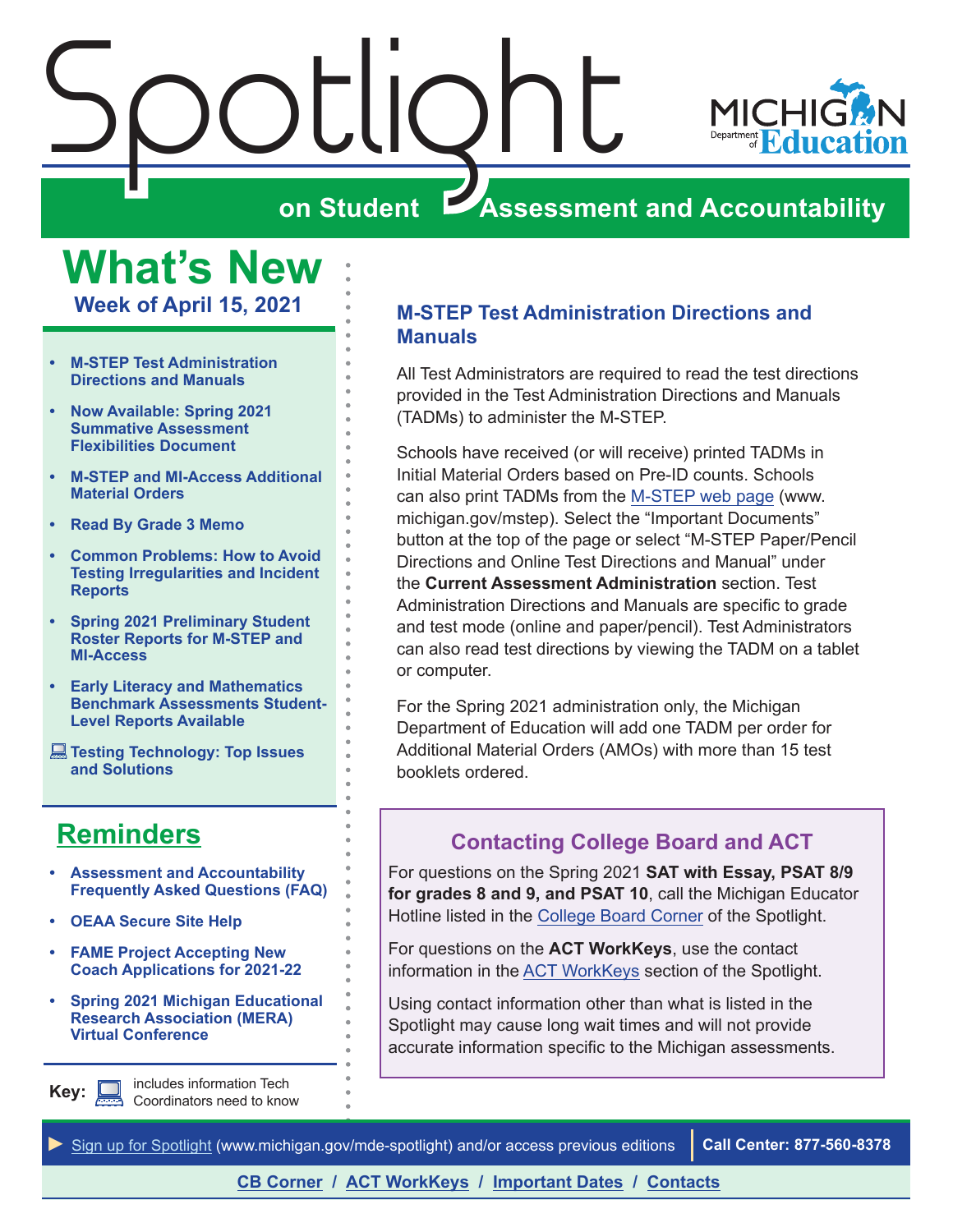# <span id="page-1-0"></span>**Now Available: Spring 2021 Summative Assessment Flexibilities Document**

The [Spring 2021 Summative Assessment Flexibilities](https://www.michigan.gov/documents/mde/Spring_2021_Summative_Assessment_Flexibility_Options__722317_7.pdf) document is now available. This document summarizes the flexibility options being offered to schools/districts this year due to the unique circumstances COVID-19 is presenting to the administration of statewide summative assessments. The document addresses flexibilities for the M-STEP, MI-Access, SAT with Essay, PSAT 10, PSAT 8/9, and WorkKeys assessments and can be found on the following web pages:

- [M-STEP](www.michigan.gov/mstep) (www.michigan.gov/mstep)
- [MI-Access](http://www.michigan.gov/mi-access) (www.michigan.gov/mi-access)
- [MME](www.michigan.gov/mme) (www.michigan.gov/mme)
- [PSAT](http://www.michigan.gov/psat) (www.michigan.gov/psat)

# **M-STEP and MI-Access Additional Material Orders**

Schools can now order additional paper/pencil materials for MI-Access and M-STEP for all grades (3-8 and 11). Orders can be placed on the Office of Educational Assessment and Accountability (OEAA) Secure Site on the Additional Material Order page. Make sure you have enough materials to be ready to test your students on the day the school has scheduled for testing. Details can be found in the [April 8, 2021 Spotlight.](https://www.michigan.gov/documents/mde/Spotlight_4-8-21_721796_7.pdf)

# **Read By Grade 3 Memo**

Please see this recent [memo](https://www.michigan.gov/documents/mde/RBG3_Communicating_Parents_722309_7.pdf) on guidance surrounding Michigan's Read By Grade 3 (RBG3) legislation. At this time the Michigan legislature has not amended the RBG3 requirements for this year.

# **Common Problems: How to Avoid Testing Irregularities and Incident Reports**

It's been two years since we've administered M-STEP, and there are some common problems that occur during M-STEP test administrations that can easily be avoided. Let's take a minute to review these common issues so you can prevent retesting, test scores being invalidated, or any other type of misadministration.

Here are some common, and easily avoided, Incident Reports the Michigan Department of Education (MDE) sees each year:

• **Accommodations/Designated Supports not assigned:** One of the most common Incident Reports is that students did not receive their required Accommodation or Designated Support during testing.

This can easily be avoided by:

- » carefully assigning Accommodations and Designated Supports **before** the test administration begins (communicate with Special Education staff)
- » ensuring all Test Administrators are aware of all Accommodations/Designated Supports in each test session (communicate with Test Administrators)
- » assigning Accommodations and Designated Supports **before** printing test tickets
- **Test not completed:** 
	- » **Remember:** English language arts and mathematics tests use Computer Adaptive Testing (CAT). **With CAT, it is not possible to submit a test without answering all items.** CAT tests cannot be unlocked and MDE does not regenerate CAT tests for this reason.

*(Continued on next page)*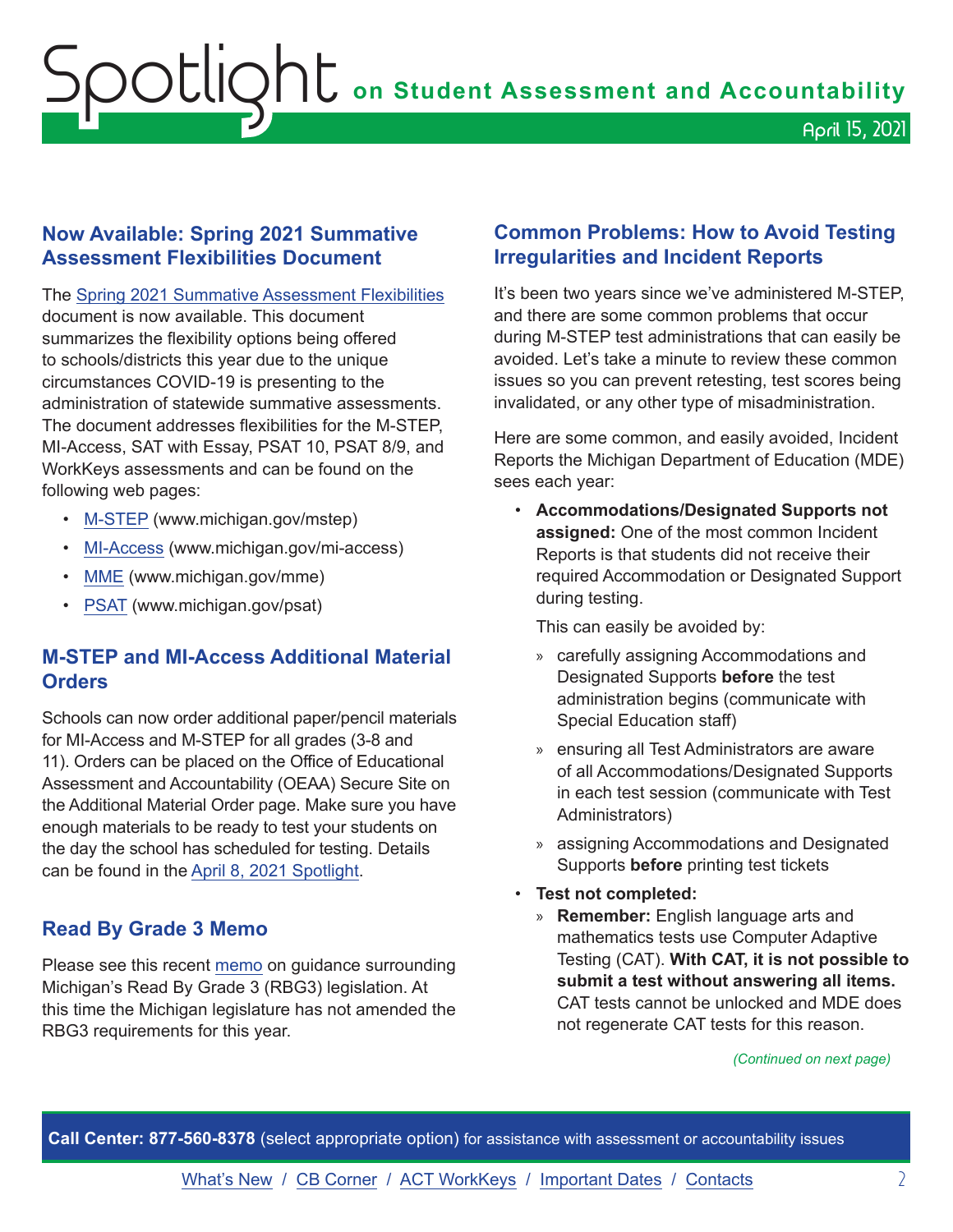<span id="page-2-0"></span>(There are some exceptions, specifically two accommodated forms of the ELA/mathematics assessments — Video Sign Language [VSL] and Stacked Spanish.)

- » Science and social studies are fixed-form tests. Students must be instructed not to select submit until they have completed the assessment.
- **Prohibited Behavior:** Make sure Test Administrators clearly state all behavioral expectations before test administration begins. Student use of cell phones/electronic devices is a common cause of Prohibited Behavior incident reports. Requiring students to store any devices away from their work area during testing will help prevent any issues.

# **Spring 2021 Preliminary Student Roster Reports for M-STEP and MI-Access**

The M-STEP and MI-Access Preliminary Student Roster Reports are now available through the Office of Educational Assessment and Accountability (OEAA) Secure Site. These reports are available within 48 hours of students completing all portions of a content area test during the testing window.

The reports for M-STEP and MI-Access (FI online tests and SI/P online score entries) online assessments contain preliminary scale scores, points earned data where appropriate, and subscores (claim, strand, or discipline scores) by content area and grade. There are several things to remember about Preliminary Student Roster reports:

• They are for school use only, since the scores are preliminary and are subject to change. (For reasons why a preliminary scale score might

change for final reporting, refer to the [M-STEP](https://www.michigan.gov/documents/mde/Interpretive_Guide_to_M-STEP_Preliminary_Reports_721529_7.pdf)  [Interpretive Guide to Preliminary Reports](https://www.michigan.gov/documents/mde/Interpretive_Guide_to_M-STEP_Preliminary_Reports_721529_7.pdf) and [MI-](https://www.michigan.gov/documents/mde/Interpretive_Guide_to_MI-Access_Preliminary_Reports_721566_7.pdf)[Access Interpretive Guide to Preliminary Reports.](https://www.michigan.gov/documents/mde/Interpretive_Guide_to_MI-Access_Preliminary_Reports_721566_7.pdf))

- Preliminary scores are calculated using only machine-scored items available at the time the test is submitted.
- Constructed-response items and paper/pencil assessments are not included in preliminary scores.
- Scores and performance data presented in a preliminary report are not to be taken as a final evaluation of a student's performance.

The Preliminary Student Roster Reports are available in the Dynamic Score Reporting Site, which is accessed through the OEAA Secure Site. For information on how to access your school's Preliminary Student Roster Report, view the [Dynamic Score](https://www.michigan.gov/documents/mde/How_to_Navigate_Dynamic_Score_Reports_532306_7.pdf)  [Reporting User Guide](https://www.michigan.gov/documents/mde/How_to_Navigate_Dynamic_Score_Reports_532306_7.pdf) on the [M-STEP](www.michigan.gov/mstep) (www.michigan. gov/mstep) and [MI-Access](http://www.michigan.gov/mi-access) (www.michigan.gov/miaccess) web pages under the **Reports** section.

The guide contains step-by-step instructions for accessing the preliminary reports through the OEAA Secure Site.

**Important Reminder:** The preliminary report data is not be used for any high-stakes decisions, such as student grade or course placement (unless required by law), curricular evaluations, and/or teacher evaluations.

More information about the M-STEP Preliminary Student Roster report, including reasons why scores may change for final reporting, is available in the *Interpretive Guide to M-STEP Preliminary Reports* on the [M-STEP web page](www.michigan.gov/mstep). The *Interpretive Guide to MI-Access Preliminary Reports* is available on the [MI-Access web page](http://www.michigan.gov/mi-access).

**Call Center: 877-560-8378** (select appropriate option) for assistance with assessment or accountability issues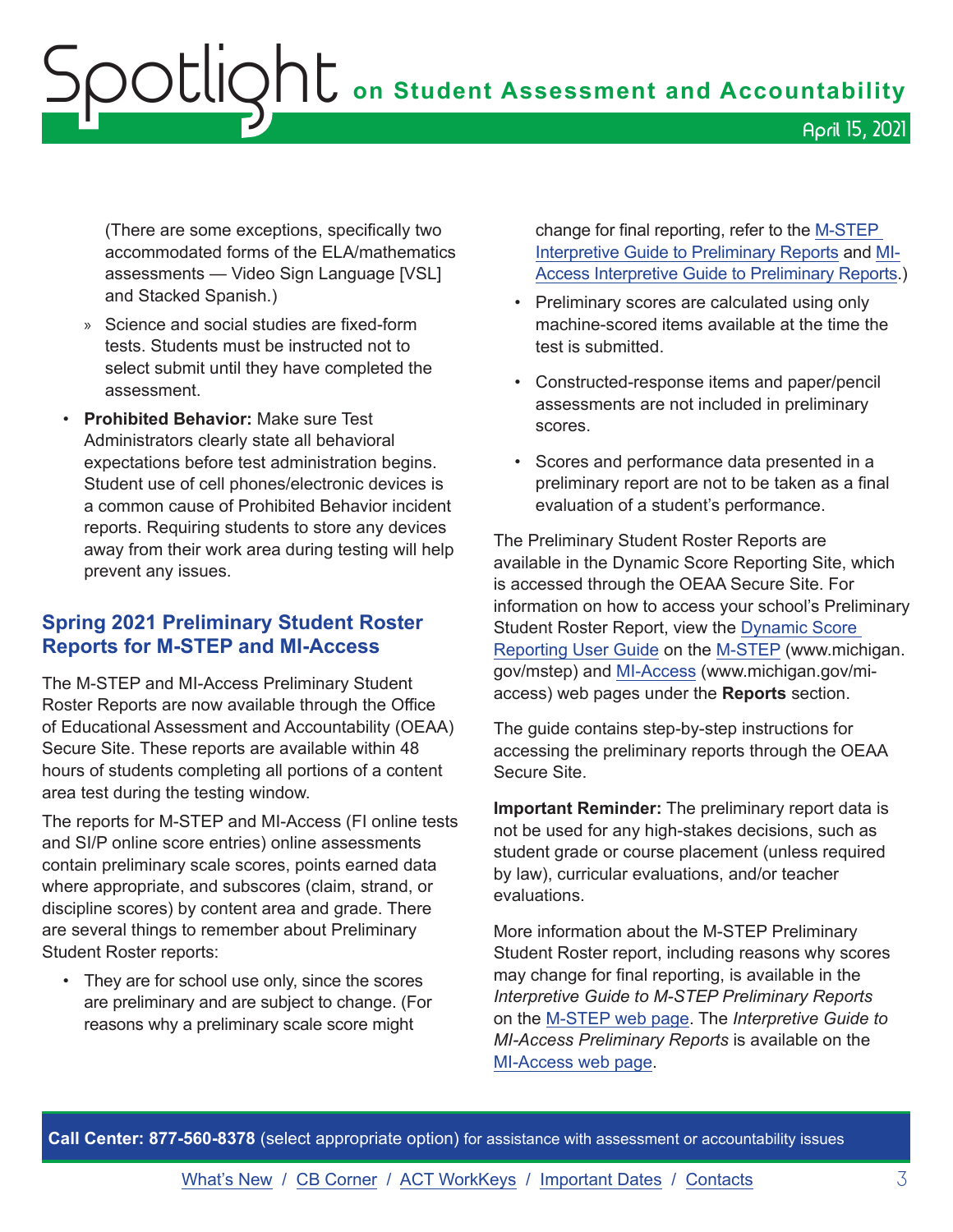# <span id="page-3-0"></span>**Early Literacy and Mathematics Benchmark Assessments Student-Level Reports Available**

The Office of Educational Assessment and Accountability (OEAA) is pleased to announce that the Early Literacy and Mathematics Benchmark Assessments Student Level Reports for the Spring 2021 administration are available in the Dynamic Reporting System through the OEAA Secure Site. Reports are available within 48 hours of students completing all portions of a content area test.

Available reports include:

- **Domain Analysis Report** Separated by content area, the domain report provides a list of selected students divided into three groups based on the number of Points Earned in each domain and content area for the fall test.
- **Individual Student Report** Separated by content area, the ISR provides detailed information on individual students in the Content Summary section, which displays Points Earned out of Points Possible for each Domain in a content area. The report also provides Content Details, which displays Points Earned out of Points Possible for each assessment category within a content area.
- **Student Roster Report**  Separated by content area, the student roster provides a list of students by Points Earned out of Points Possible (Max Points) by grade, content, domains, and categories.
- **Student Trend Report** Separated by content area, the Student Trend Report displays the percentage of points earned (for up to the last three academic years) for students who have completed the Early Literacy and Mathematics

Benchmark Assessments. The report also provides schools and state averages over the same period.

To view your school or district reports, go to the [OEAA](http://www.michigan.gov/oeaa-secure)  [Secure Site](http://www.michigan.gov/oeaa-secure) (www.michigan.gov/oeaa-secure) and select **Reports**, then **Dynamic Score Reports** in the drop-down menu. For help in accessing and navigating the Dynamic Score Reporting Site, refer to the [Dynamic Score Reporting User Guide.](https://www.michigan.gov/documents/mde/How_to_Navigate_Dynamic_Score_Reports_532306_7.pdf)

For information on these reports and recommendations on the appropriate use of them, refer to the [Interpretive](https://www.michigan.gov/documents/mde/19-20_Interpretive_Guide_to_Early_Literacy_and_Mathematics_Reports_662553_7.pdf)  [Guide to Early Literacy and Mathematics Reports](https://www.michigan.gov/documents/mde/19-20_Interpretive_Guide_to_Early_Literacy_and_Mathematics_Reports_662553_7.pdf). Both guides are located on the [Early Literacy](www.michigan.gov/earlylitandmath)  [and Mathematics web page](www.michigan.gov/earlylitandmath) (www.michigan.gov/ earlylitandmath) under the **Reporting** section.

# **External Technology: Top Issues and Solutions**

The beginning of testing is a common time for finding issues in your schools' technical setup. Here are some recent issues that Michigan schools have encountered and how to fix them.

- Have student devices been updated in the last year? If the operating system (OS) is more than a year out of date, INSIGHT will not run. An easy way to check whether a device meets the minimum OS requirement is to try the [Online](https://wbte.drcedirect.com/MI/)  [Tools Training](https://wbte.drcedirect.com/MI/) (https://wbte.drcedirect.com/MI/).
- ChromeOS 83 is the minimum version for Chromebooks and other Chrome devices for 2020-2021. If your Chromebooks have not reached Auto Update Expiration but are not updating, check your Admin Console to see if auto-updates were disabled under "Device

#### *(Continued on next page)*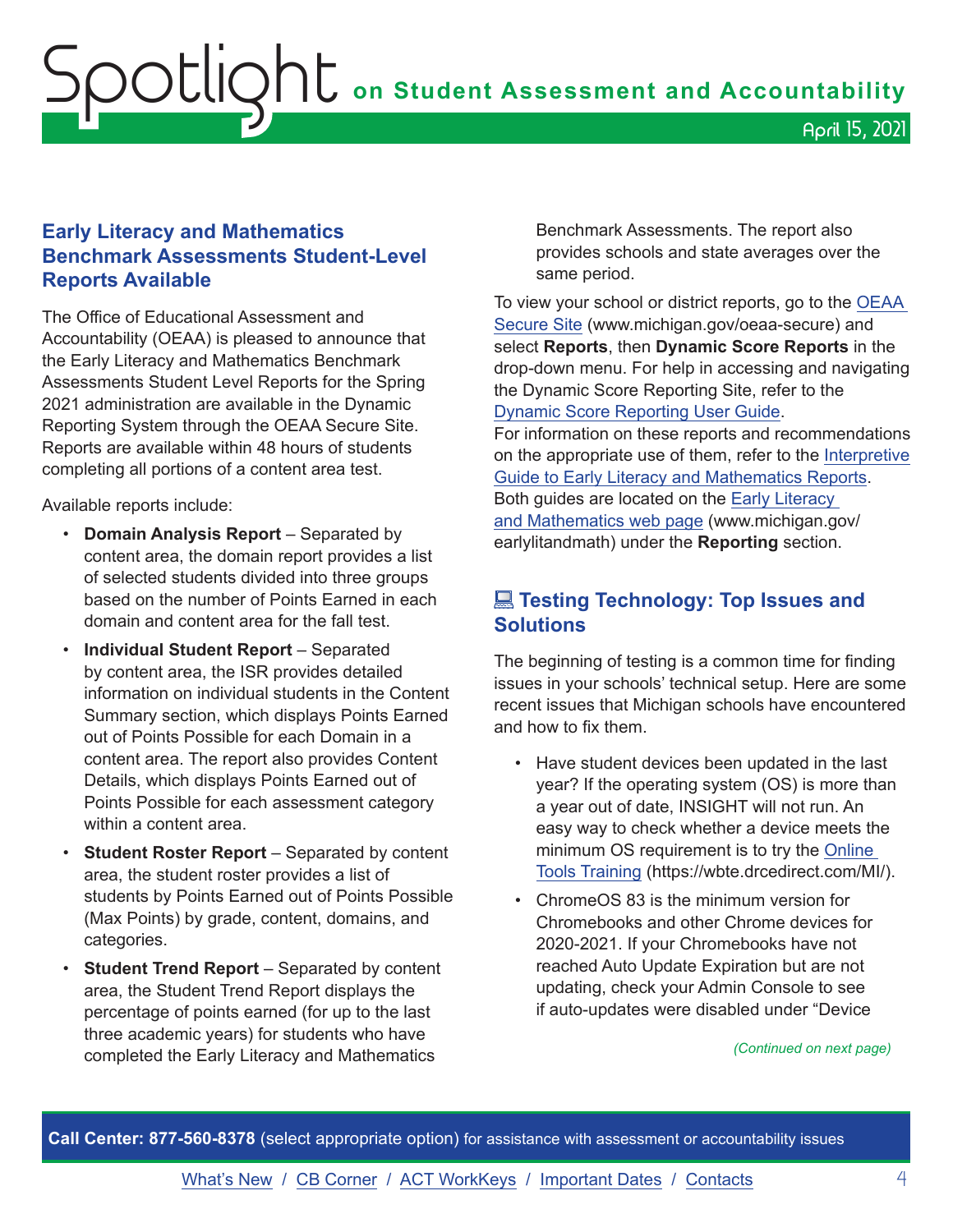Update Settings." The "Restrict Google Chrome version to at most" setting needs to be 83 or higher.

- If Chrome devices can receive updates but will not auto-update, students can force a manual update through the Chrome browser. Click the dots in the top-right of the screen, then select Help, About ChromeOS, and Check for Updates. If that does not work, the next troubleshooting step is reloading policies before updating. Do this by copying and pasting the following link: <chrome://policy>.
- INSIGHT will also auto-update when it opens unless system settings block updates. This keeps INSIGHT up to date but may cause a delay the first time a device is used for testing.
- Windows users who upgraded to the new 64 bit INSIGHT but did not uninstall the old 32 bit application first may encounter issues and conflicts as devices try to open the old version. Remove the 32-bit version before redeploying the 64-bit version. Changing from 32-bit to 64-bit is upgrading to a new application, not updating the old one.
- Are all the boxes checked in Central Office Services (COS) for content downloads? This is visible to Technology Coordinators in the [DRC](https://mi.drcedirect.com)  [INSIGHT Portal](https://mi.drcedirect.com) (https://mi.drcedirect.com/), under **Central Office Services** in the Content Management tab of each Configuration. If students are getting error messages about MP3 files or at the start of accommodated testing, MI-Access, or M-STEP English language arts

testing, there is probably an unchecked box, meaning the audio has not been downloaded.

- Remember to update your allowlist (whitelist) listings, as described in the [August 27, 2020](https://www.michigan.gov/documents/mde/Spotlight_8-27-20_700678_7.pdf)  [Spotlight](https://www.michigan.gov/documents/mde/Spotlight_8-27-20_700678_7.pdf) (https://www.michigan.gov/mdespotlight). Content filters may also have separate settings for different device types; check this if Chromebooks are being blocked but Windows devices are not (or vice versa).
- Check that firewall settings have not been reset by updates. This is a likely cause if student devices cannot reach the COS Service Device, or if one kind of device cannot. This can be confirmed in the Readiness Check or by trying the Online Tools Training.
- Are student devices connecting to the right wireless access points (WAP)? If you have rolling disconnects and internal bandwidth issues, you may have devices "locked on" to the same WAP, instead of all trying to reach the nearest WAP. If you have fixed this issue in the past, it might have "un-fixed" itself when student devices were sent home and tweaked during the pandemic.
- "Run updates, reboot, and try again" solves most problems. In general, "reboot and try again" solves many problems.

Some old "first year" system issues are reappearing at schools that sent devices home with students for the first time this past year, as settings have been adjusted for virtual learning. Those settings may need to be returned to previous settings for in-building testing.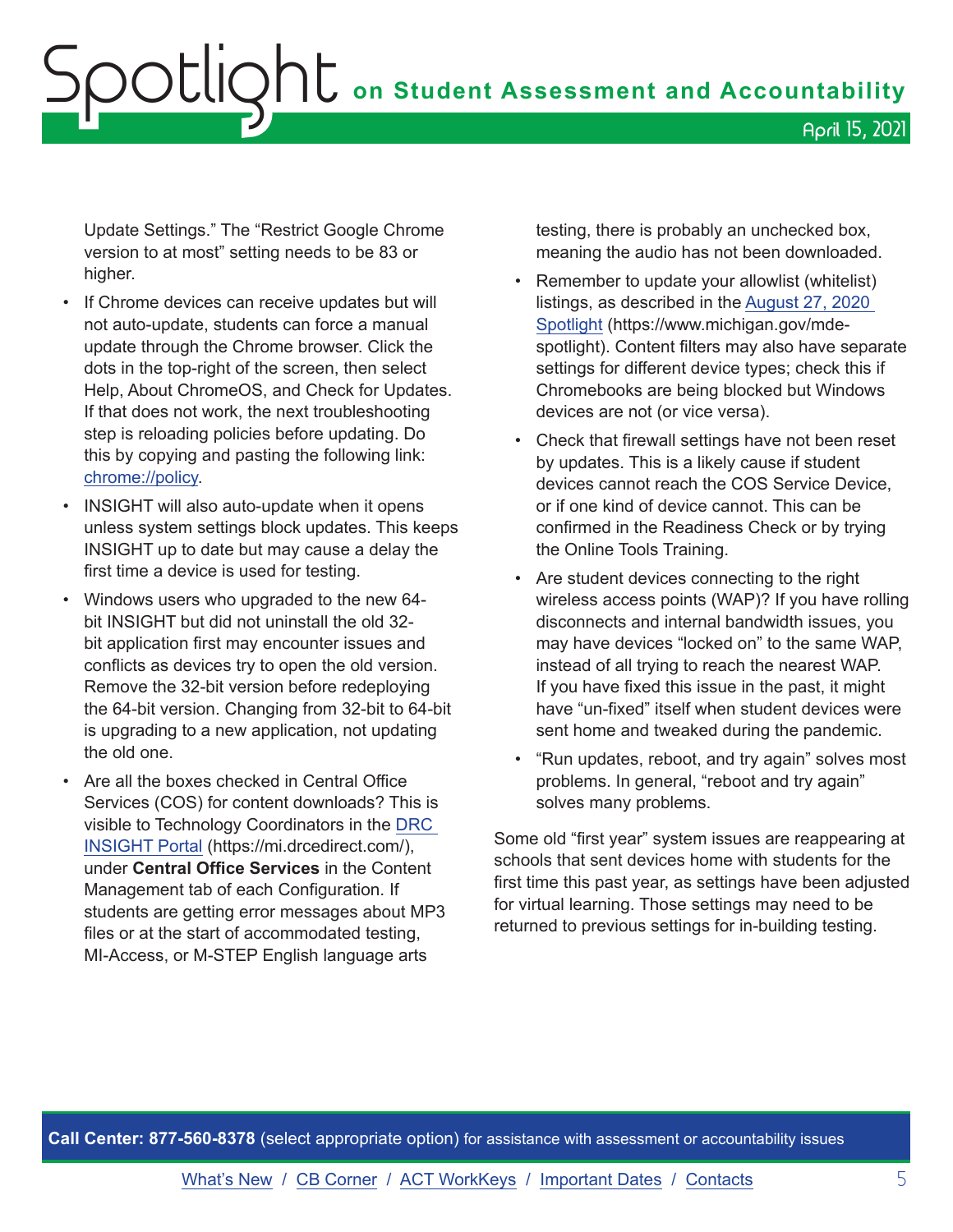<span id="page-5-1"></span>**OOUQNU** on Student Assessment and Accountability

<span id="page-5-0"></span>

# **Assessment and Accountability Frequently Asked Questions (FAQ)**

In light of the recent announcements on the approval of MDE's accountability waiver and the denial of our assessment waiver, the Office of Assessment and Accountability has provided two FAQ document to address some of the frequently asked questions that have recently come into our office.

- [FAQ Assessments](https://www.michigan.gov/documents/mde/Spring_2021_Summative_Assessments_FAQ_721789_7.pdf)
- [FAQ Accountability](https://www.michigan.gov/documents/mde/Michigan_School_Accountability_Planning_and_Response_to_COVID-19_701197_7.pdf)

# **OEAA Secure Site Help**

Several one-hour virtual online office hours sessions have been set up for questions and support for the OEAA Secure Site. This will be an opportunity for you to ask questions and receive support for the Secure Site. You can join using Microsoft Teams and the information below:

#### **Microsoft Teams Meeting**

#### **Join on your computer or mobile app**

- [Join the meeting](https://teams.microsoft.com/l/meetup-join/19%3ameeting_MzAyYzkwNTctMGU0ZC00Y2ZmLWFjNTEtZTRhYTQzN2UyMGM5%40thread.v2/0?context=%7b%22Tid%22%3a%22d5fb7087-3777-42ad-966a-892ef47225d1%22%2c%22Oid%22%3a%226100384c-b357-44a8-8e52-653af03855b7%22%7d)
- Or call in (audio only): 1-248-509-0316 Phone Conference ID: 27143456#

You are free to drop in and stay the full hour or ask your question and drop out. The current schedule is:

- Tuesday, April 20  $3 4$  p.m.
- Tuesday, May  $4 \times 3 4$  p.m.
- Tuesday, May 11  $3 4$  p.m.

## **FAME Project Accepting New Coach Applications for 2021-22**

The Formative Assessment for Michigan Educators (FAME) project is entering its 14th year and is seeking interested educators who would like to lead a local learning team of teachers to explore, implement, and reflect on the formative assessment process in their classrooms. FAME coaches are not expected to be the local expert on the formative assessment process rather FAME coaches are learners along with their learning team.

April 15, 2021

More information of the FAME project and access to the online 2021-22 New FAME Coach [application](https://www.surveymonkey.com/r/FAMEnewcoach) (https://www.surveymonkey.com/r/FAMEnewcoach) is available on the MDE [Formative Assessment Process](http://www.michigan.gov/formativeassessment)  [page](http://www.michigan.gov/formativeassessment) (www.michigan.gov/formativeassessment) or the [FAME public page](http://www.FAMEMichigan.org) (www.famemichigan.org).

The deadline to apply is **Friday, May 7, 2021**. If you have any questions, contact Kimberly Young, MDE/ OEAA at [youngk1@michigan.gov](mailto:youngk1%40michigan.gov?subject=) or 517-712-8442.

# **Spring 2021 Michigan Educational Research Association (MERA) Virtual Conference**

In this past year, educational learning and development have been interrupted and disrupted for millions of students. Data has been reshaped, causing great uncertainty that has become particularly challenging to public education, both academically and emotionally/socially.

#### *(Continued on next page)*

**Call Center: 877-560-8378** (select appropriate option) for assistance with assessment or accountability issues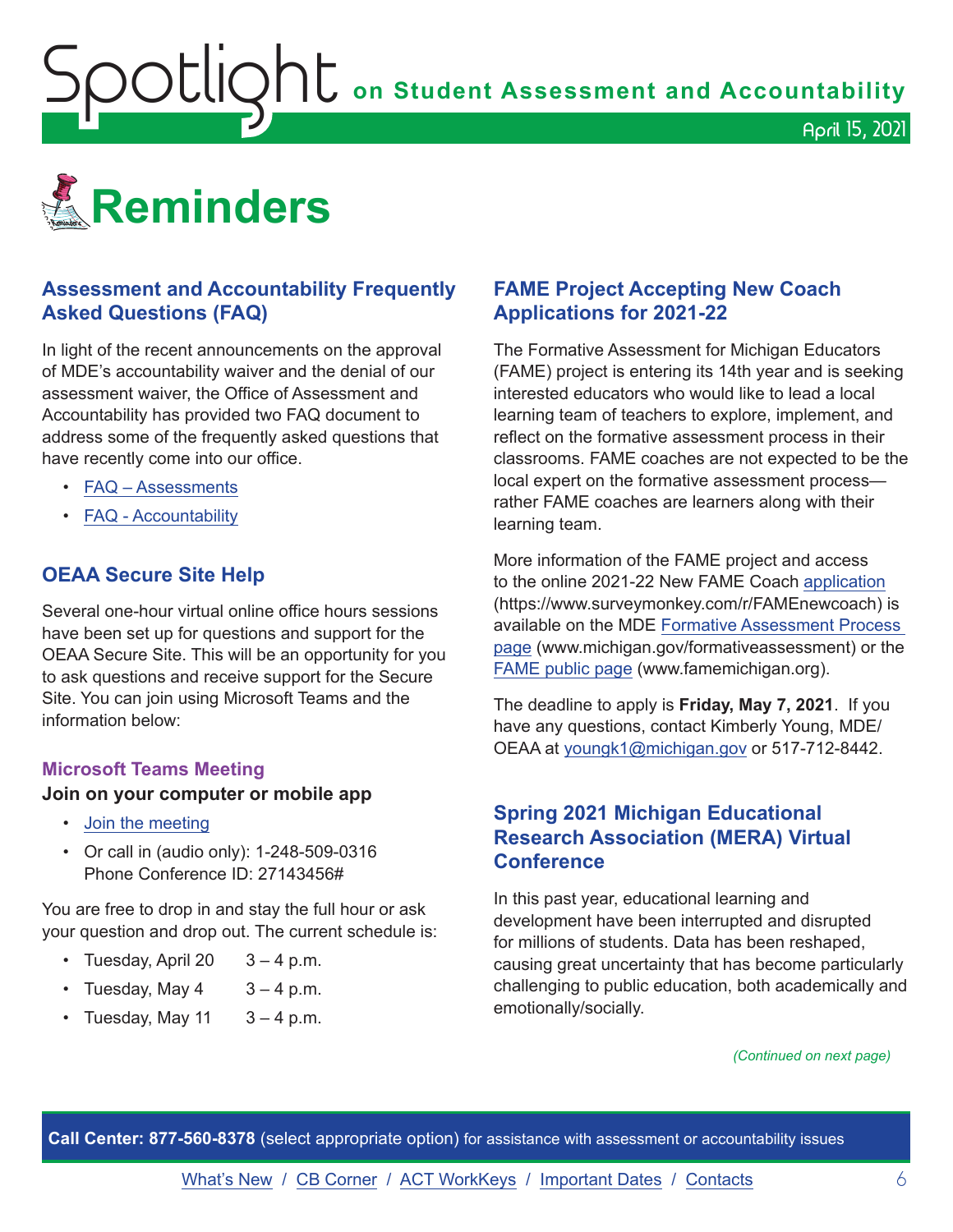During the conference, *The Effect of COVID-19 on Established Educational Data*, implications of this challenge will be shared; updates of interest will be provided; dialogue will take place during the various sessions; and suggestions will be offered from a diverse panel of presenters, leaving participants with a set of next steps to consider moving forward.

- **Date:** Friday, April 30, 9:00 a.m. 2:30 p.m.
- **Cost**: \$25
- [Registration](https://catalog.geneseeisd.org/catalog/eventdetails/1828) | [Program](https://www.smore.com/645dp)

**Note:** A Zoom link will be sent to registrants the day before the conference.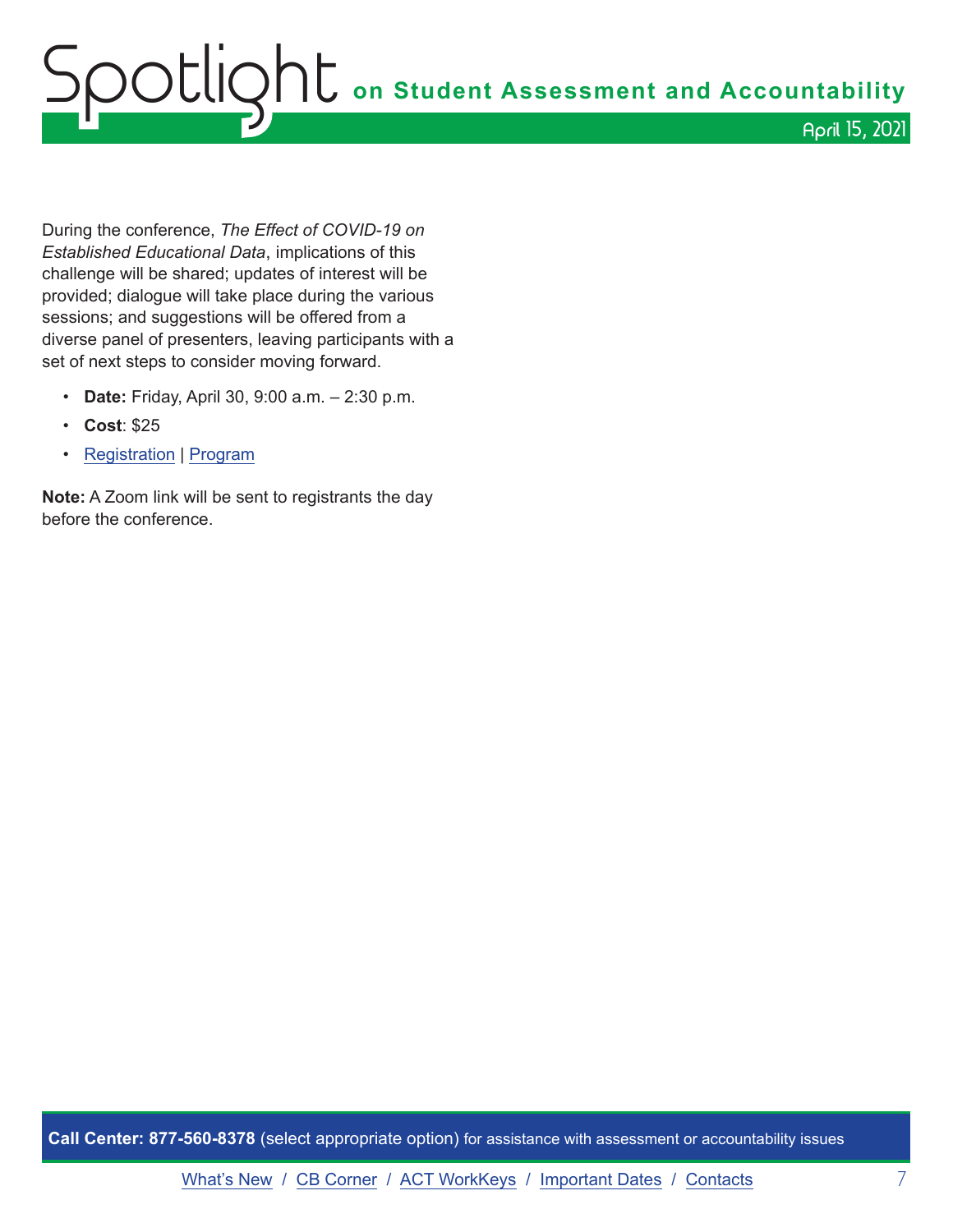OUIQNU on Student Assessment and Accountability

April 15, 2021

# **CB** College Board Corner

<span id="page-7-0"></span>*Information on SAT*®*, PSAT*™ *8/9, and PSAT*™*10 provided by the College Board*

# **Questions about Spring SAT, PSAT 8/9, or PSAT 10?**

- Call the Michigan Educator Hotline: 866-870-3127 (select Option 1)
- Email: [michiganadministratorsupport@](mailto:michiganadministratorsupport%40collegeboard.org?subject=) [collegeboard.org](mailto:michiganadministratorsupport%40collegeboard.org?subject=)

# **WHAT'S NEW**

As announced in the special edition of Spotlight on Monday, April 12, important updates are being offered that are different than the information in last week's Spotlight, due to the Governor Whitmer's recommendation for schools to be remote for the next two weeks. The following information was shared:

# **New PSAT 8/9 and PSAT 10 Flexibility**

College Board and the Michigan Department of Education (MDE) have agreed to allow additional flexibility for schools administering the PSAT 8/9 for Grades 8 and 9, and the PSAT 10. **Note:** The following is different than guidance in the April 9 Spotlight and in the Coordinator Manuals.

- Schools may hold onto their PSAT 8/9 and PSAT 10 testing materials to use throughout the April 27 – May 7 makeup testing window. Makeup materials for PSAT 8/9 and PSAT 10 would not have to be ordered.
- Schools that have already returned their PSAT 8/9 and PSAT 10 testing materials must use the

makeup survey link (see completing the Makeup Form, If Needed section) to order makeup test materials to use from April 27 – May 7.

# **Updated SAT Makeup Guidance**

Due to the anticipated increase in the number of high schools not administering the SAT with Essay on April 13, **College Board will automatically send makeup purple SAT with Essay test books to be used on April 27 to all schools established for the SAT with Essay**.

- The number of purple test books sent for April 27 will be the same as the number of purple test books sent for April 13.
- **No makeup survey submission is required**  *unless* a school needs additional blue or lime SAT with Essay test books for the April 27-29 makeup accommodated testing window.
- If your school does not need the purple test books, decline receipt of the shipment when UPS attempts to deliver, beginning on April 23.
- Schools may also use the May 18 contingency test date to test students who were not able to test on April 13 or April 27. Information about requesting test materials for May 18 will be included in an upcoming Spotlight on Student Assessment and Accountability online newsletter.
- Purple test books for use on April 13 must not be used for any other test date or scores will be invalidated.

*(Continued on next page)*

**Call Center: 877-560-8378** (select appropriate option) for assistance with assessment or accountability issues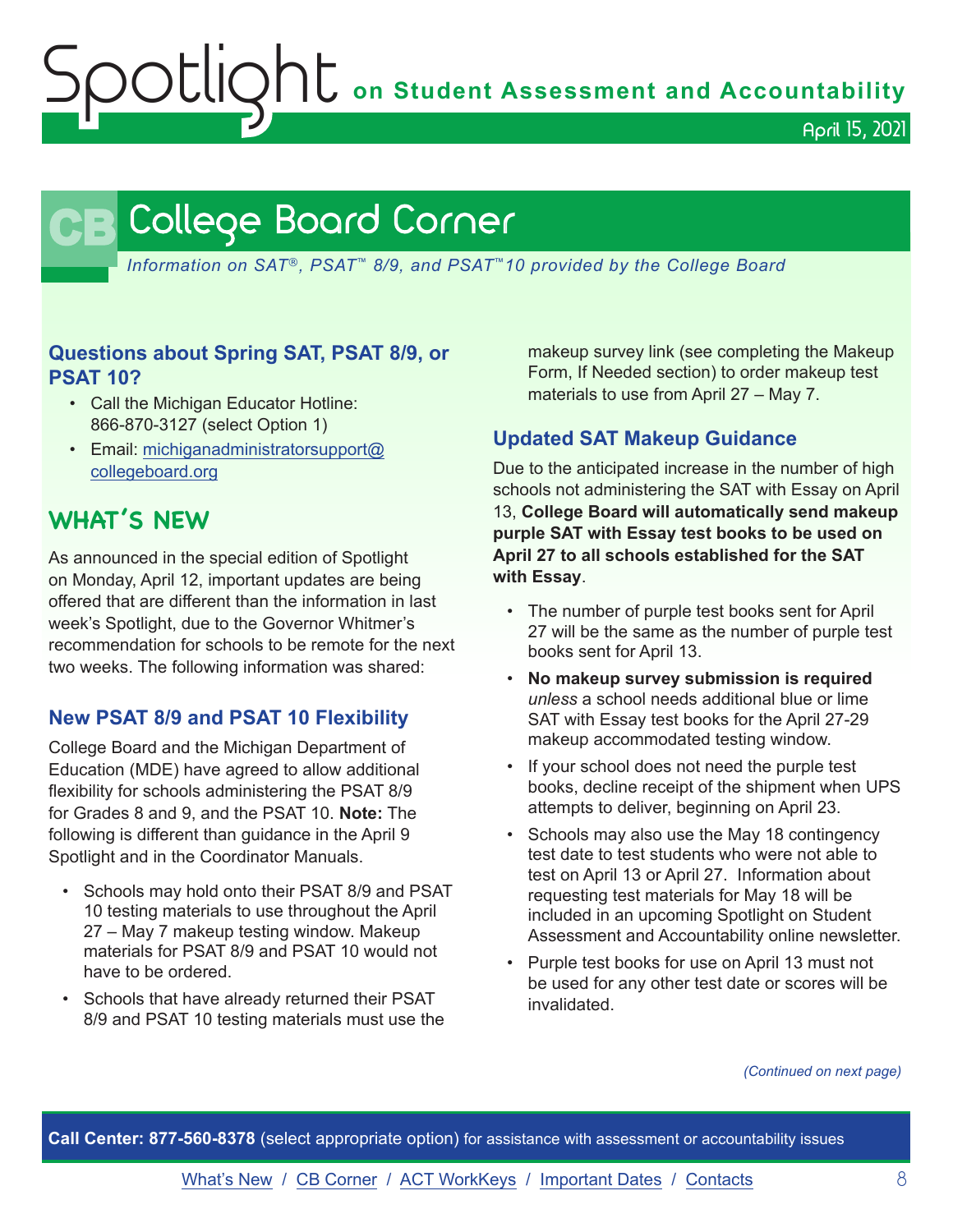**Shums** on Student Assessment and Accountability

# **CB**

# **Completing the Makeup Form, If Needed**

If you need makeup materials based on the information noted in the previous section, you must complete the appropriate survey(s) before **April 15, 11:59 p.m. ET**:

- [SAT with Essay](https://www.surveyresearchonline.com/se/7321E7ED57630E2F)
- [PSAT 10](https://www.surveyresearchonline.com/se/7321E7ED5B40B2AF)
- [PSAT Grade 9](https://www.surveyresearchonline.com/se/7321E7ED33A7FD61)
- [PSAT Grade 8](https://www.surveyresearchonline.com/se/7321E7ED5492E3E6)

# **REMINDERS**

## **PSAT-Related Alternate Test Formats**

Students taking the PSAT 10 or PSAT 8/9 with College Board-approved accommodations specifically pre-recorded audio (MP3), a human reader, braille, or the assistive technology compatible (ATC) format—must be provided a test book with the subtitle "For use with MP3, Reader, Braille, or ATC" printed on it. These are red or orange test books.

Booklets for students taking the PSAT 10 or PSAT 8/9 with state-allowed accommodations—pre-recorded audio (MP3), human reader, braille, or assistive technology compatible (ATC) format—do not have this subtitle on the cover. These students will use a green test book.

# **Update on May 18 SAT Contingency Test Date**

Students unable to test on April 13 or April 27 due to a COVID-related event may test on the contingency test date of May 18. Test coordinators will receive an email the week of April 26 to request materials for the May 18 contingency test date for impacted students.

# **SAT Test Books for Pre-Recorded Audio (MP3)**

Students approved to test with pre-recorded audio for SAT with Essay will use a blue test book that says, "Regular Type Print" on the cover. The cover will not say "For MP3 Audio", as the SAT Accommodated Testing Manual indicates.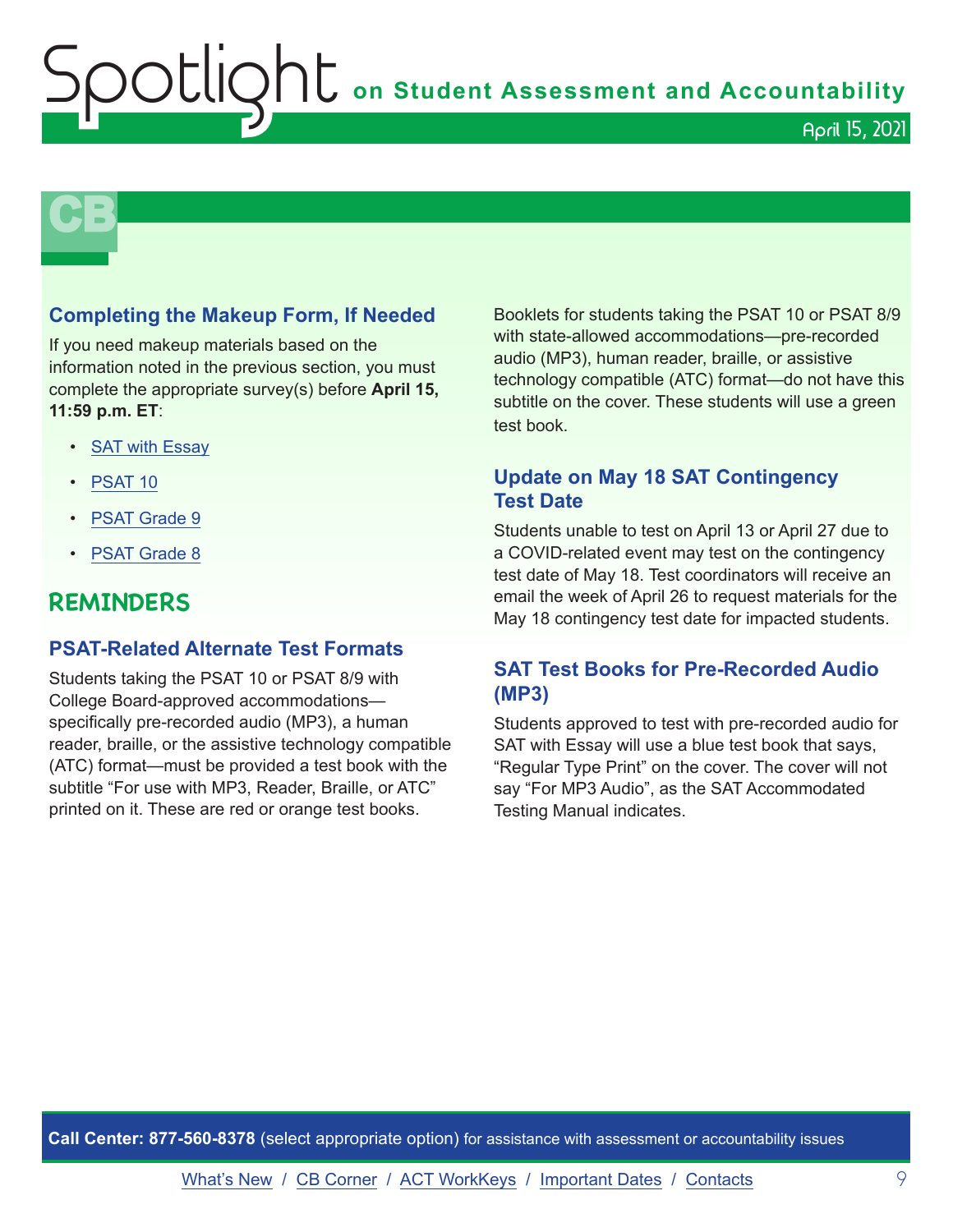OCLION<sub>L</sub> on Student Assessment and Accountability

April 15, 2021

# <span id="page-9-0"></span>**ACT WorkKeys**

# **What's New!**

# **Updates to the April 12, 2021 Special Edition Spotlight**

ACT has added additional flexibility around material handling for Initial (April 14, Test Window 1) and Makeup (April 28, Test Window 2) testing. In light of Governor Whitmer's request for a two-week pause in-person learning for high school due to COVID-19 concerns, ACT canceled all pickups scheduled for April 15 but is allowing some extra flexibility for schools to test on either April 14 or April 28 using the materials you have already received. Refer to the table below to determine the course of action that fits your school's needs:

| You WILL test ALL students<br>during Test Window 1<br>April 14 - Initial Test Day and April 14-27<br>Initial Accommodated Window                | You WILL test SOME but not all<br>students during Test Window 1<br>April 14 - Initial Test Day and April 14-27<br><b>Initial Accommodated Window</b>                                                                                                                                                                                                                                                                                                                                                                                                                                                                                                                                                 | You will NOT be testing<br>during Test Window 1<br>April 14                                                                                                                                                                                                                                                                                                                                                                                                                                                                                                                                                                                                                                  |
|-------------------------------------------------------------------------------------------------------------------------------------------------|------------------------------------------------------------------------------------------------------------------------------------------------------------------------------------------------------------------------------------------------------------------------------------------------------------------------------------------------------------------------------------------------------------------------------------------------------------------------------------------------------------------------------------------------------------------------------------------------------------------------------------------------------------------------------------------------------|----------------------------------------------------------------------------------------------------------------------------------------------------------------------------------------------------------------------------------------------------------------------------------------------------------------------------------------------------------------------------------------------------------------------------------------------------------------------------------------------------------------------------------------------------------------------------------------------------------------------------------------------------------------------------------------------|
| IF: you plan on testing all students with<br>standard time materials on April 14 or<br>with accommodated materials during<br><b>April 14-27</b> | IF: you plan on testing some students<br>with standard time materials on April 14<br>and/or with accommodated materials<br>during April 14-27                                                                                                                                                                                                                                                                                                                                                                                                                                                                                                                                                        | IF: no students were tested on April<br>14 and no students will be tested<br>during the Initial Accommodated<br>Window (April 14-27).                                                                                                                                                                                                                                                                                                                                                                                                                                                                                                                                                        |
| <b>THEN: ACT will manually schedule</b><br>pickups for your test materials.<br>Complete the survey to inform ACT a<br>pickup is needed.         | <b>THEN: ACT will manually schedule</b><br>pickups for your test materials that were<br>administered on April 14.<br>Complete the survey to inform us that<br>you will need this done. You must<br>return all materials. Using leftover test<br>materials in a later testing window will<br>result in test invalidations.<br>ALSO: You must place an additional<br>material order on the OEAA Secure<br>Site for testing during Test Window 2,<br>(makeup testing window - April 28). Do<br>not save materials from April 14 for<br>testing on April 28.<br>The Additional Material Ordering page<br>opened at noon on Wednesday, April<br>14, and will close at 11:59 p.m. on<br>Thursday April 15. | THEN: Keep the materials you<br>received for April 14 testing. You<br>may use these materials for makeup<br>testing on April 28 and the Makeup<br>Accommodated Window April 28 -<br>May 4 (Test Window 2) only if you<br>did not test any students during Test<br>Window 1.<br>You do not need to fill out the survey.<br><b>Contingency Makeup Testing: If</b><br>you are unable to test all students<br>during the makeup administration<br>(Test Window 2 - April 28) or plan<br>to use the contingency makeup day<br>(Test Window 3 - May 5), you must<br>order additional materials for the<br>contingency makeup window (Test<br>Window 3) on the OEAA Secure Site<br>April 28 and 29. |

*(Continued on next page)*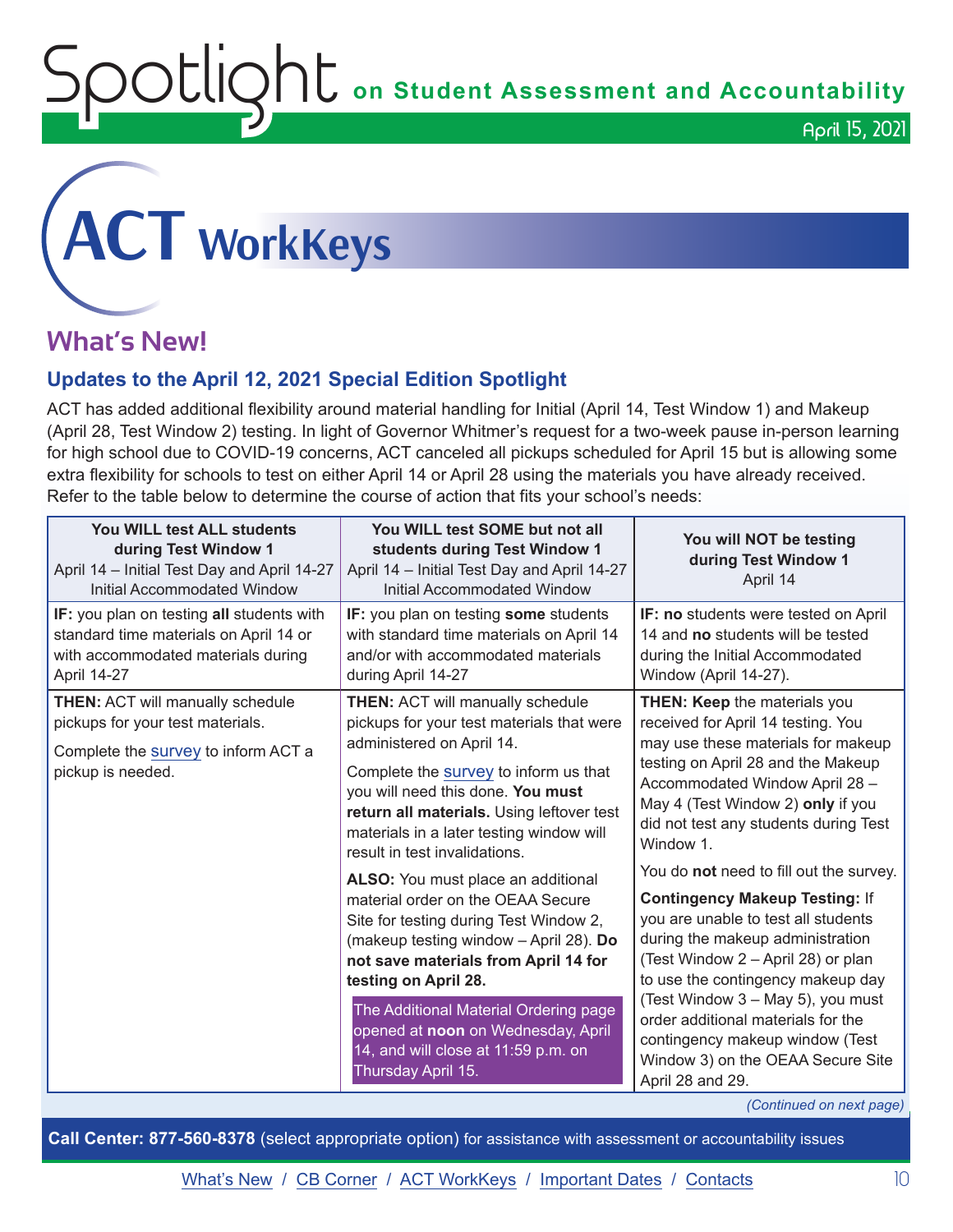$\mathop{\rm OCL}$  $\mathop{\rm OCL}$  on Student Assessment and Accountability

April 15, 2021



The accommodations and English Learner (EL) support materials can be retained and used any time April 14 – 27, 2021 (Test Window 1). A FedEx pickup has been pre-scheduled for April 28. If your school does not test during this window, return the secure materials at the end of the test window and order contingency makeup materials as necessary.

# **Packing Test Forms for Return to ACT**

Retain the following items for use during the makeup administration on **April 28, 2021** (Test Window 2) and/or the contingency makeup administration on **May 5, 2021** (Test Window 3):

- test administration manuals
- Test Administration Forms folders
- all answer documents and Pre-ID barcode labels
- all other non-secure ancillary items

All standard time secure test forms **must** be returned to ACT. Use the cartons in which the test materials were shipped and follow the instructions that begin on page 29 of the [ACT Test Coordinator Information Manual](https://www.act.org/content/dam/act/secured/documents/pdfs/state-district-test-coordinator-paper-test.pdf) to pack the carton(s) with the unused test materials.

Retain the unused cartons to return the accommodations and EL support materials at the end of the test window.

Store the boxes in a secure location within the district or school building until they can be either picked up by FedEx or taken to a local FedEx office.

# **Returning Test Materials to ACT**

ACT will need to manually schedule pickups for your test materials that were administered on April 14. Complete the [survey](https://forms.office.com/Pages/ResponsePage.aspx?id=RgPLZYid2UGMpvcgR2cND3n2x74ap7JBnVAEYuQQJURUQlNUQjBHQUw1Rk9HUkk2RE1KSlNHM1VOMC4u) to inform us that you will need this done. You must return all secure materials.

# **Reminders**

**Order Test Materials for Makeup Testing (Test Window 2) and Contingency Makeup Testing (Test Window 3)**

The ordering window for **makeup standard time and accommodations test materials** using the [OEAA Secure Site](http://www.michigan.gov/oeaa-secure) (www.michigan.gov/oeaasecure) is April 14 and April 15. The ordering window **closes April 15 at 5 p.m. ET** – orders cannot be accepted after this deadline.

The ordering window for the **contingency makeup standard time and accommodations test materials** using the [OEAA Secure Site](http://www.michigan.gov/oeaa-secure) is April 28 and April 29. The ordering window **closes April 29 at 5 p.m. ET** – orders cannot be accepted after this deadline.

Instructions can be found on the [Secure Site Training](http://www.michigan.gov/securesitetraining)  [web page](http://www.michigan.gov/securesitetraining) (www.michigan.gov/securesitetraining) under the **Material Ordering** section.

*(Continued on next page)*

**Call Center: 877-560-8378** (select appropriate option) for assistance with assessment or accountability issues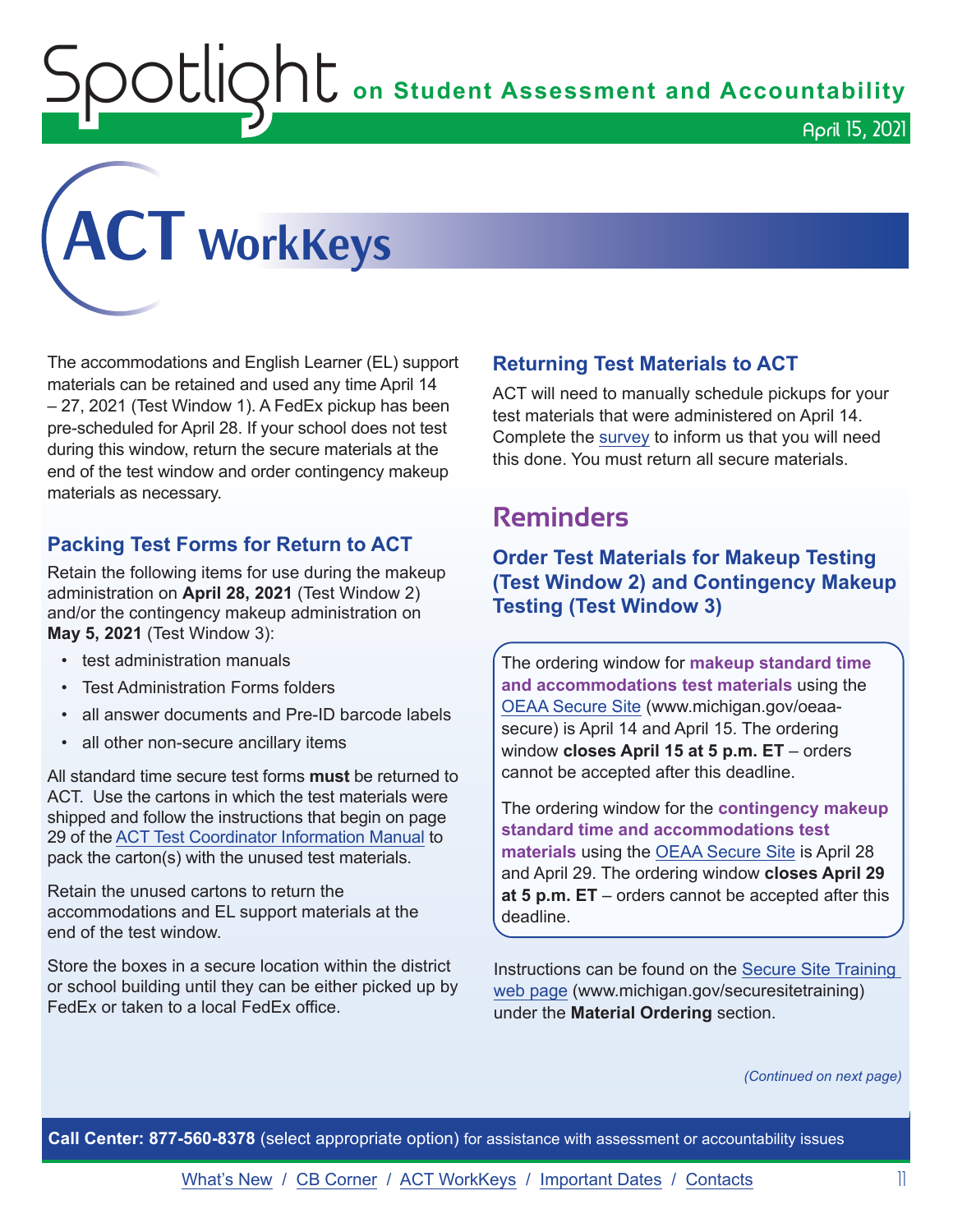**OOUQNU** on Student Assessment and Accountability



# **Makeup (Test Window 2) and Contingency Makeup (Test Window 3) Test Administrations**

The makeup standard time test date is **Wednesday, April 28, 2021**. The accommodations makeup testing window is **April 28 – May 4, 2021**.

The contingency makeup standard time test date is **Wednesday, May 5, 2021**. The accommodations makeup testing window is **May 5 – May 11, 2021**.

# **Contacting ACT**

If you have questions, you may:

- 1. contact ACT via the [Contact Us web page](http://www.act.org/aap/state/contact.html) ([www.act.org/aap/state/contact.html](https://www.act.org/aap/state/contact.html))
- 2. call ACT at 800-553-6244 between 9:30 a.m. – 6:00 p.m. ET
	- standard time: ext. 2800
	- accommodations: ext.1788
- 3. email accommodations questions to [ACTStateAccoms@act.org](mailto:ACTStateAccoms%40act.org?subject=)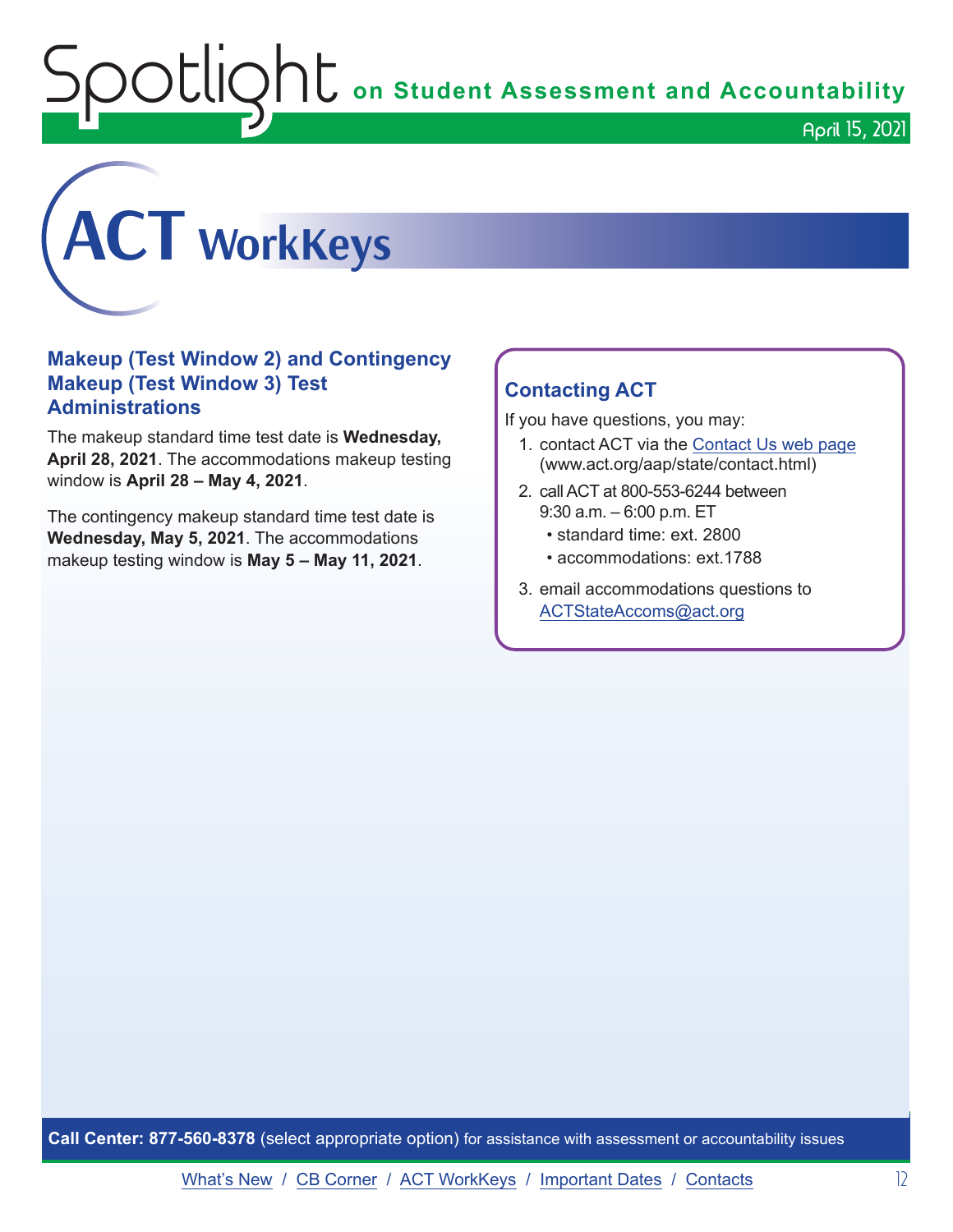# **J U** on Student Assessment and Accountability April 15, 2021

# <span id="page-12-0"></span>**Important Dates**

# **Approaching Deadlines!**

# **Friday, April 16, 2021**

- **PSAT 8/9 for Grade 8** Primary Test Window (for absentees on April 13) **CLOSES**
- **PSAT 8/9 for Grade 9 and PSAT 10** Primary Testing Window **CLOSES**

# **April 2021**

# **Early Literacy and Mathematics**

## **Now – June 29, 2021**

• **Early Literacy and Mathematics Benchmark Assessments (K-2)** Pre-identification of students in OEAA Secure Site window

## **Now – June 30, 2021**

• **Early Literacy and Mathematics Benchmark Assessments (K-2)** Online testing window

# **WIDA**

## **April 30, 2021**

• **WIDA ACCESS for ELLs and Alternate ACCESS for ELLs** material return shipment date

# **M-STEP**

#### **Now – May 18, 2021**

• **M-STEP** Additional Material Order window for grades 5, 8, and 11

#### **Now – May 21, 2021**

• Online assessment window for **M-STEP** grades 5, 8, and 11

#### **Now – May 21, 2021**

Wed

• Paper/Pencil assessment window for **M-STEP** grades 5, 8, and 11

l nu

FN.

5

12

6

13

#### **Now – June 1, 2021**

• **M-STEP** Additional Material Order window for grades 3, 4, 6, and 7

#### **April 26 – June 4, 2021**

• Online assessment window for **M-STEP** grades 3, 4, 6, and 7

## **April 27 – June 4, 2021**

• Paper/Pencil assessment window for **M-STEP**  grades 3, 4, 6, and 7

# **MI-Access**

#### **Now – June 1, 2021**

• **MI-Access** Additional Material Order window for all grades

#### **Now – June 4, 2021**

- **MI-Access FI** Online and Paper/Pencil assessment window for all grades
- **MI-Access SI/P** online score entry

# **SAT and PSAT**

#### **Now – April 26, 2021**

• **SAT with Essay** Accommodated Testing Window

#### **Now – May 7, 2021**

• **PSAT 8/9** and **PSAT 10** Accommodated Testing **Window** 

*(Continued on next page)*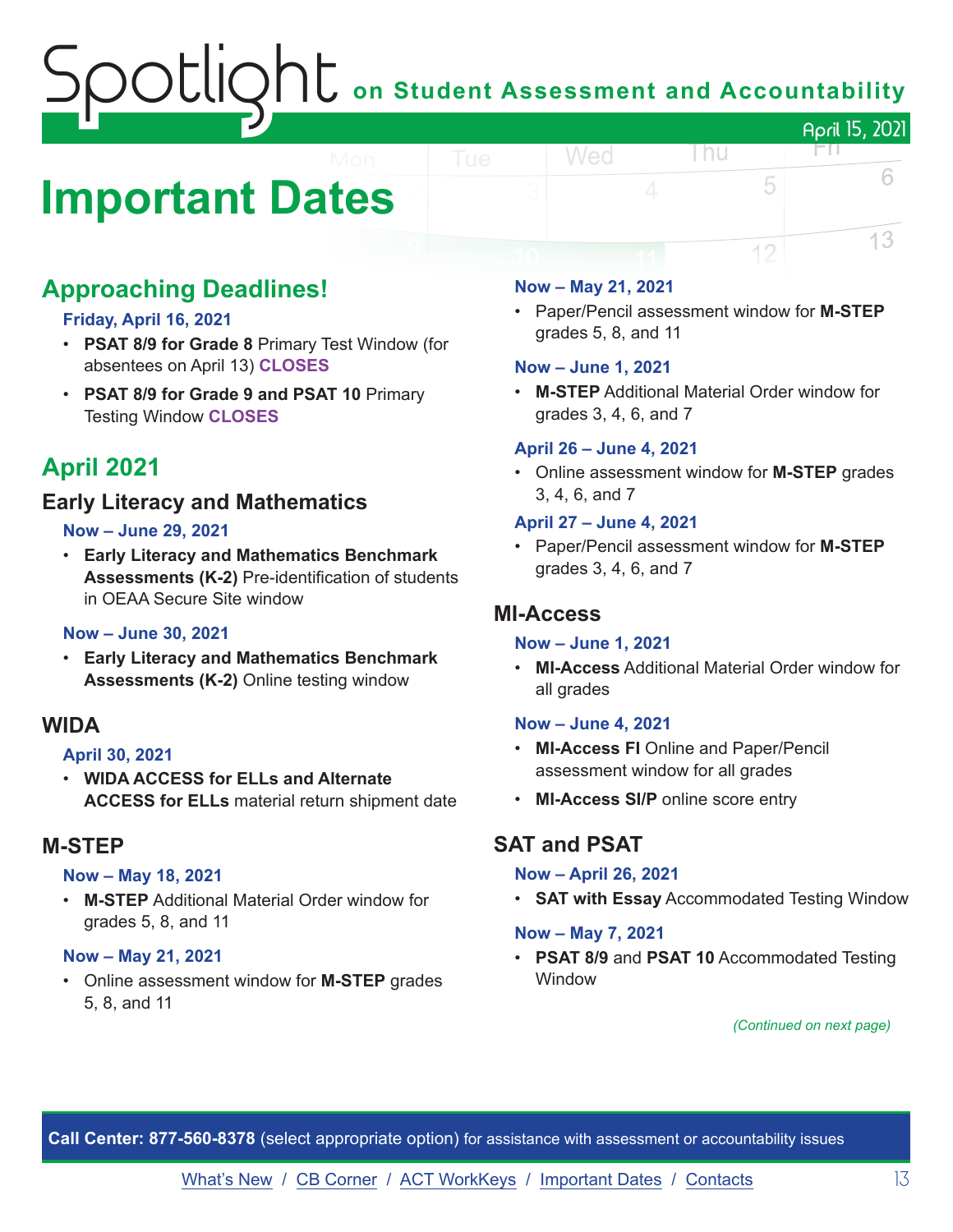# on Student Assessment and Accountability

#### April 15, 2021 Wed l nu HT N 6 5 13 12

# **ACT WorkKeys**

# **Now – April 27, 2021:**

• Administer Initial **ACT Workkeys** Accommodations tests

# **April 28, 2021**

• Administer Makeup **ACT Workkeys** Standard Time tests

# **April 28 – May 4, 2021**

• Administer Makeup **ACT Workkeys** Accommodations tests

# **May 2021**

# **SAT and PSAT**

## **May 18, 2021**

• **SAT with Essay** Contingency Test Day available for students not able to test on the Primary Test Day or Makeup Test Day due to a COVID 19-related event

# **May 18-20, 2021**

• **SAT with Essay** Contingency Accommodated Testing Window available for students not able to test during the Accommodated Testing Window or Makeup Accommodated Testing Window due to a COVID 19-related event

# **ACT WorkKeys**

## **May 5, 2021**

• Contingency Makeup date for **ACT Workkeys** Standard Time tests for students unable to test on the Initial Test Day and the Makeup Test Day due to a COVID 19-related event

## **May 5 – 11, 2021**

• Contingency Makeup window for **ACT Workkeys** Accommodations tests for students unable to test during the Accommodated Initial Testing Window or the Accommodated Makeup Testing Window due to a COVID 19-related event